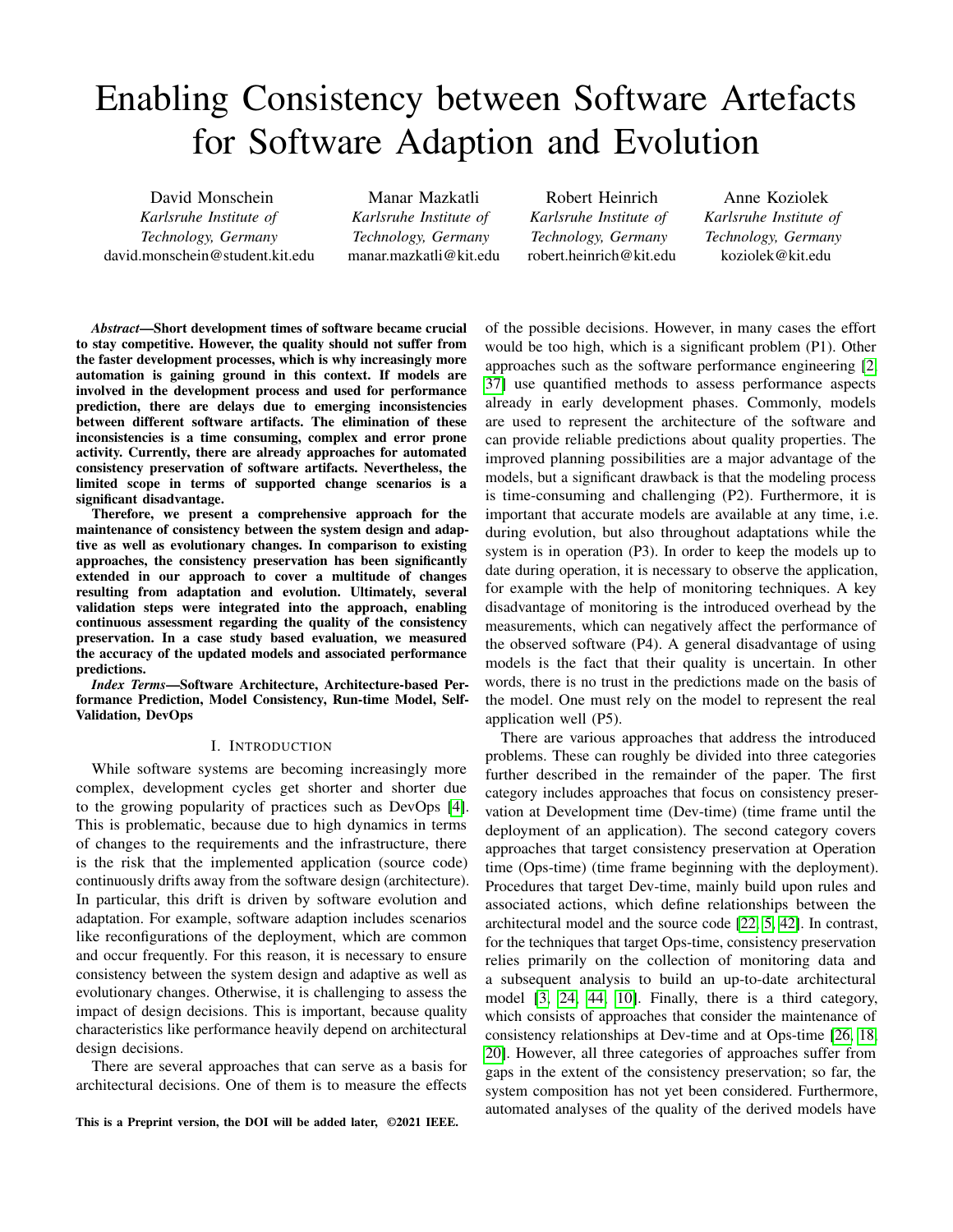not been addressed at all or only in prototypical fashion.

In this paper, we present an approach that embeds architecture models in software development and keeps them consistent throughout evolution and adaption. Detailed investigations regarding the accuracy of the performance predictions have been integrated, so called validations, which can be used to reveal inaccuracies of the models. In addition, these validations make it possible to adjust the monitoring in order to observe only the parts of the software that are poorly represented in the models. Thus, the monitoring overhead can be kept to a minimum. This approach is an extension of Continuous Integration of Performance Models (CIPM) [\[26,](#page-11-3) [25\]](#page-10-9) and iObserve [\[9,](#page-10-10) [10\]](#page-10-6), which significantly expands the maintenance of consistency relationships and the self-validation concept. The objective of the iObserve approach is to enrich an architecture model created at Dev-time with the help of monitoring data collected at Ops-time [\[10\]](#page-10-6). The CIPM approach considers Dev-time changes like source code modifications and some Ops-time changes, with the goal of providing an up-to-date architectural model for performance prediction [\[25\]](#page-10-9).

The main contributions of our approach are:

- (i) In-depth automated consistency preservation between system design and adaptive as well as evolutionary changes. By covering both Dev-time and Ops-time, an architecture model is available at any point in time and can be used for performance predictions (P3). In comparison to existing approaches, the system composition is included in the process. It is analyzed at Dev-time based on the source code and at Ops-time based on monitoring events. With the help of a newly introduced data structure, the so-called Service-Call-Graph (SCG), the system composition in the architecture model can now be updated in an automated way. All in all, the modeling effort can be reduced (P2) and with the help of accurate models, architecture decisions can be evaluated in a profound way (P1). Sec. [V](#page-3-0) describes this enhancement in more detail.
- (ii) Extension of the self-validations, based on the CIPM approach. The scope of self-validations is increased, recognized inaccuracies are passed into the consistency preservation process, which allows the process to react to them (P5). As a result, the maintenance of consistency relationships becomes more dynamic and can learn from previous shortcomings. The component of our approach that realizes this strategy is called Validation Feedback Loop (VFL) and is introduced in Sec. [VI.](#page-4-0)
- (iii) Design and implementation of a transformation pipeline that uses monitoring events as input to update the architecture model at Ops-time. Based on the validation results, the monitoring is adjusted at Ops-time. In case of large inaccuracies, the level of detail of the monitoring, denoted as granularity, can be increased. On the other hand, the monitoring granularity can be reduced if the model is accurate enough. As a result, the arising overhead can be reduced (P4). Sec. [VII](#page-4-1) provides an overview of the pipeline structure.

The evaluation was carried out based on the case studies CoCoME [\[33,](#page-11-4) [11\]](#page-10-11) and TeaStore [\[14\]](#page-10-12). These were selected because they are established in the field of performance modeling and have also been used for the evaluation of related approaches [\[30,](#page-11-5) [14\]](#page-10-12). The results show a high quality of the derived models and adequate scalability characteristics of the implemented approach. Furthermore, it was shown that by controlling the granularity of the monitoring, the arising overhead could be reduced.

## II. FOUNDATIONS

The paper relies on several concepts and approaches, the most important of them are introduced within this section.

## *A. Palladio Component Model*

The Palladio Component Model (PCM) is a model-based approach for the analysis of software architectures [\[31\]](#page-11-6). The PCM focuses on the evaluation of performance aspects, such as the detection of bottlenecks and scalability problems. The PCM makes it possible to make statements about the impact of design decisions at an early stage of development. As a result, high costs for wrong decisions in development can be avoided and scalable software can be designed.

The PCM divides the specification of the software architecture into five different meta-models. The *Repository Model* contains a repository with components and interfaces. In addition, it includes the descriptions of the behavior of services that are provided by these components. These are called Service Effect Specifications (SEFFs). The *System Model* describes the composition of the software architecture, based on the components and interfaces specified in the repository. The *Resource Environment Model* reflects the actual hardware environment which is composed of containers with processing resources (e.g., CPU) and links between them. The mapping from the system composition (System Model) to the resources (Resource Environment Model) is described by the *Allocation Model*. Finally, the *Usage Model* defines the behavior of users, i.e. the way in which they interact with the system.

# *B. iObserve*

iObserve considers the adaptation and evolution of cloudbased systems as two interwoven processes [\[9\]](#page-10-10). The main idea is to use Ops-time observations to detect changes during the operation and to reflect them by updating an architecture model which is then applied for quality predictions. The PCM is used as the basis for the quality predictions and Kieker is used for monitoring the system during operation [\[13,](#page-10-13) [9\]](#page-10-10). Briefly summarized, iObserve collects monitoring data at Ops-time with the help of Kieker and applies necessary changes to the architecture model (PCM instance) which originated at Dev-time.

Adaptation and evolution are interwoven and shared models are used throughout the application life-cycle to close the gap between Ops-time and Dev-time. The mapping between elements in the architecture model and corresponding elements in the source code is based on the runtime architecture correspondence model [\[10,](#page-10-6) [29\]](#page-11-7).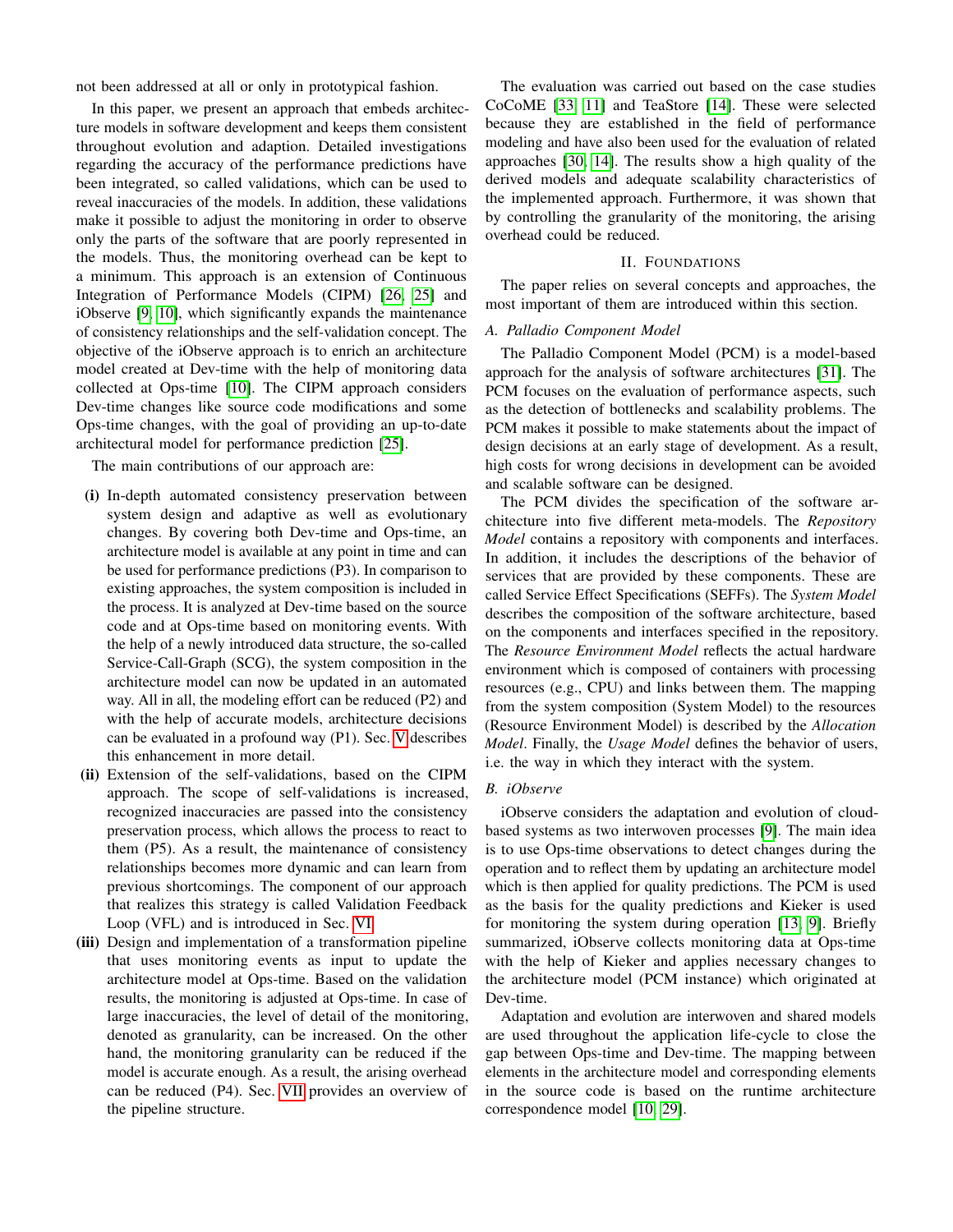# *C. Continuous Integration of Performance Models*

CIPM (Continuous Integration of Performance Models) [\[25,](#page-10-9) [26\]](#page-11-3) aims to update the architectural model after each source code commit at Dev-time and after changes at Ops-time. To accomplish this, CIPM extends the rule-based incremental extraction of the architecture models from Langhammer [\[22\]](#page-10-2) with further functionalities like the incremental calibration. Furthermore, it integrates parts of iObserve to update the PMs according to Ops-time changes, i.e., changes in usage or deployment. The incremental calibration of CIPM estimates resource demands and recognizes parametric dependencies. The findings are used to update the Repository Model.

For the calibration, CIPM uses an adaptive monitoring to collect the required data while the application is running. Thereby, not only information about service calls is collected (so called *coarse-grained monitoring*), but also about the behavior within the service calls (*fine-grained monitoring*) is tracked [\[26\]](#page-11-3). It is called adaptive, because just the parts that have been changed are instrumented fine granular. Besides, the fine-grained monitoring can be deactivated to reduce the monitoring overhead. To control which services have to be observed fine granular, CIPM proposes the so-called *Instrumentation Model*, which stores instrumentation points and their status.

After the calibration of the architecture model, CIPM starts a self-validation process. It simulates the calibrated model and compares the simulation results to the monitoring data. Recognized deviations can then be used to adjust the monitoring and calibration process in order to eliminate them.

# III. RUNNING EXAMPLE

<span id="page-2-1"></span>In order to illustrate the concepts of our approach, we will introduce the TeaStore as a running example [\[14\]](#page-10-12). The TeaStore is a web-based application which, as the name already implies, implements a shop for all kinds of tea. The application is based on a distributed microservice architecture and designed to be suitable for the evaluation of approaches in the field of performance modeling [\[14\]](#page-10-12).

The TeaStore consists of six components: *Registry*, *Image Provider*, *Auth*, *Persistence*, *Recommender* and *WebUI*. All components register themselves at the registry, which makes them available for the individual components. This enables client-side load balancing. Communication between the components is based on the widely used representational state transfer (REST) standard [\[8\]](#page-10-14). There are four different Recommender components (implementations) with identical functionality, which are used to suggest related products to the users. They offer two different services, "train" and "recommend". The "train" service trains the recommender with orders from the past, whereas the "recommend" service suggests products to the users that are related to their current shopping cart.

The TeaStore is a very dynamic application, especially due to the load balancing, which allows replications and dereplications without great effort. Therefore, changes of the system landscape at Ops-time are common. In such cases, it

is inevitable that an associated architecture model must be constantly adapted in order to remain consistent.

An up-to-date architecture model can be used to answer various questions regarding performance, scalability and other quality aspects. Therefore, the goal of our approach is to provide an accurate architecture model at any point in time and the required manual effort should be kept as low as possible.

## IV. APPROACH OVERVIEW

In this section, we provide a rough overview of the conceptual design of the approach and explain how it enables consistency between architectural models and source code as well as how Ops-time events are used to update the models.

The design and implementation is dedicated to the use of the PCM for describing software architectures. The main reasons for choosing the PCM included its precise realization of the principles of component-based software engineering and the rich set of analysis features [\[31\]](#page-11-6). It also enabled the seamless integration of existing functionalities from CIPM [\[26,](#page-11-3) [25\]](#page-10-9) and iObserve [\[9,](#page-10-10) [10\]](#page-10-6).

Fig. [1](#page-2-0) shows a summary of the approach including the most important processes, artefacts and their interactions.



<span id="page-2-0"></span>Fig. 1. Graphical overview of the most important processes and artefacts

Considering source code changes at Dev-time as starting point, we update the Repository Model and establish a mapping between entities in the source code and corresponding elements in the architecture model based on CIPM [\[25\]](#page-10-9).

In order to obtain information about the running application, it is necessary to monitor it. Our monitoring is based on the idea that we weave information from the mapping into the source code during the instrumentation process [\[25\]](#page-10-9). This allows us to easily link the monitoring data to the elements in the architecture model. The instrumentation establishes a fine-grained monitoring for all services to be monitored (1). This fine-granular monitoring can be changed dynamically by defining an endpoint that specifies the monitoring granularity.

Using the mapping and the source code as input, our approach supports the derivation of a System Model at Dev-time (2). This process does not work fully automated, it is necessary that a developer manages the resolution of conflicts. At Ops-time, the same method is used within the transformation pipeline (5), but the conflicts are resolved without assistance. Details about the procedure are presented in Sec. [V.](#page-3-0)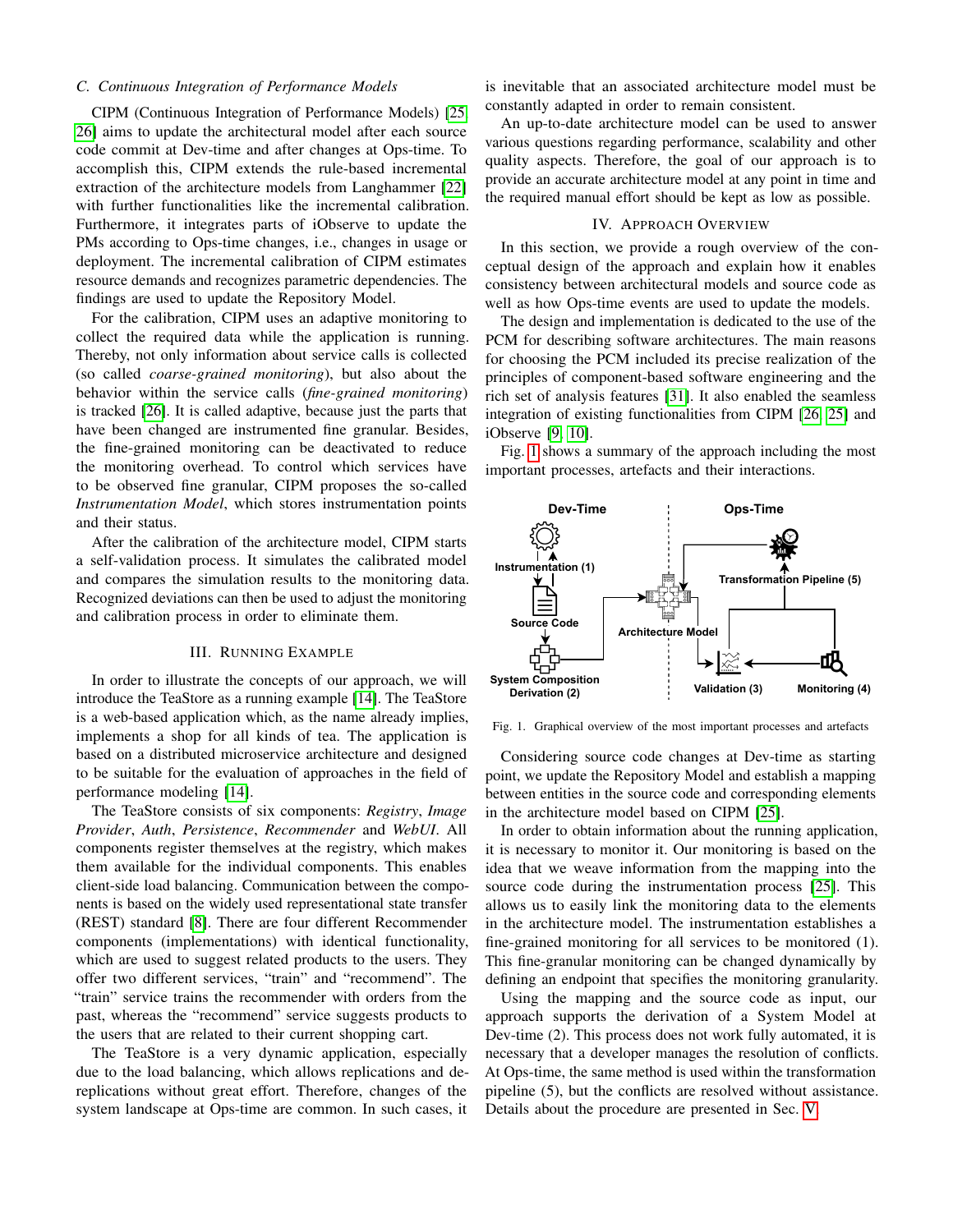At Ops-time, the current architectural model is simulated and the results of the simulation are compared to the monitoring data (4). This process is called validation (3) and the resulting data is used as input for the transformation pipeline (5). In addition, the validation results are used to adjust the granularity of the monitoring. This concept is based on the CIPM approach, which calls this step "self-validation" [\[26\]](#page-11-3). Subsequently, the monitoring data (4), together with the results of the validation (3) are used as input for a transformation pipeline (5), which updates all parts of the architecture model accordingly. Consequently, the pipeline is able to adjust its behavior according to the validation results. Sec. [VII](#page-4-1) discusses the transformation pipeline in more detail, while Sec. [VI](#page-4-0) presents the methodology for validating the models.

## V. SYSTEM COMPOSITION CONSISTENCY

<span id="page-3-0"></span>The procedure is composed of two phases. First, a graph is created that represents which services of the application lead to the execution of which other services. To represent this, a new data structure was introduced, the Service-Call-Graph (SCG). In the second step, the SCG is used to derive the model that reflects the system composition. In the following, we first discuss the structure of the SCG, then the strategies for extracting a SCG and finally we describe how a SCG can be used to build and update a System Model.

*a) Service-Call-Graph (SCG):* A SCG can be displayed as a directed graph where a service/resource container pair is a node and an edge indicates that a service on a particular container leads to the execution of another service on a certain container. Fig. [2](#page-3-1) shows an exemplary SCG. It is a truncated version of the SCG from the TeaStore case study (cf. Sec. [III\)](#page-2-1). The sample graph shows that the "confirmOrder" service



<span id="page-3-1"></span>Fig. 2. Graphical representation of an exemplary Service-Call-Graph (SCG)

of the WebUI component calls the "placeOrder" service of the Registry component. The corresponding hosts, on which the services are executed, are displayed as black boxes. This information is not mandatory, i.e. an SCG can be created without specifying the corresponding hosts. This becomes clearer in the following, when the procedures for building the SCG are described.

*b) SCG Extraction at Dev-time:* For the automated generation of a SCG at Dev-time, three things are needed: source code, an existing Repository Model and a mapping between elements of the source code and the elements in the Repository Model. First, a code analysis is used to build a call graph that indicates the invocation dependencies between methods [\[41\]](#page-11-8). Using the mapping, these methods can be

assigned to the corresponding services in the Repository Model. Thus, the method call graph can be transformed into a SCG.

An important characteristic of such analysis is that we have to make simplifying assumptions. Because of the limited ability of static source code to approximate the execution semantics, it is uncertain how decisions are actually made during execution [\[21\]](#page-10-15). This is the reason why we need the support of a developer to deduce the system composition at Dev-time. We also leave out information about the hosts in the generated SCG, since this information is usually not available at Dev-time.

*c) SCG Extraction at Ops-time:* At Ops-time, monitoring data serves as primary information source. With the help of the embedded information about the mapping, trees of service calls can be built (so-called service call traces). These in turn reflect which services call each other, which is the information needed for the construction of a SCG. Through observation, we obtain in-depth insight about the flow semantics and can record the actual execution paths, which is an important advantage compared to a static code analysis. In contrast to the SCG we are building at Dev-time, we also attach the information about the host to the nodes in the SCG.

Even service call traces that extend beyond system boundaries are recorded by the monitoring. When a call leaves a system, the necessary information is attached so that the traces can be merged subsequently in a central backend that receives the monitoring data [\[28\]](#page-11-9).

*d) System Model Generation from SCG:* In the second stage, the extracted SCG is used to build a System Model. As mentioned before, in some cases a developer is needed which resolves conflicts that result from the lack of information at Dev-time. At Ops-time, this support is not needed, because it is ensured that conflicts are resolved automatically.

In the process there are several recurring tasks that are introduced in advance. By assembling these tasks, the whole process can be explained very compactly and clearly thereafter. In addition, the tasks are demonstrated by means of the running example.

- Component Wiring: Components provide various interfaces (so-called provided roles) and require certain interfaces (socalled required roles). In order for the component to be operational, the required roles must be connected to matching provided roles of other components. In the following, we refer to the instance of a component whose required roles need to be satisfied as component instance (CI). In the wiring step, we first group all components that can be reached in the SCG via services of the CI and map them to the matching required roles of the CI. If several components fit to the same required role, a *Component Selection* is performed. Once the appropriate component has been selected, an instance of this component is provided by the *Instance Selection* step. Finally, the required roles of the CI are linked to the provided roles of the determined component instances.
- Component Selection: This is a conflict that must be resolved. At Dev-time, a developer must select the component to be used. At Ops-time, the component that has actually been used is reflected in the service call traces.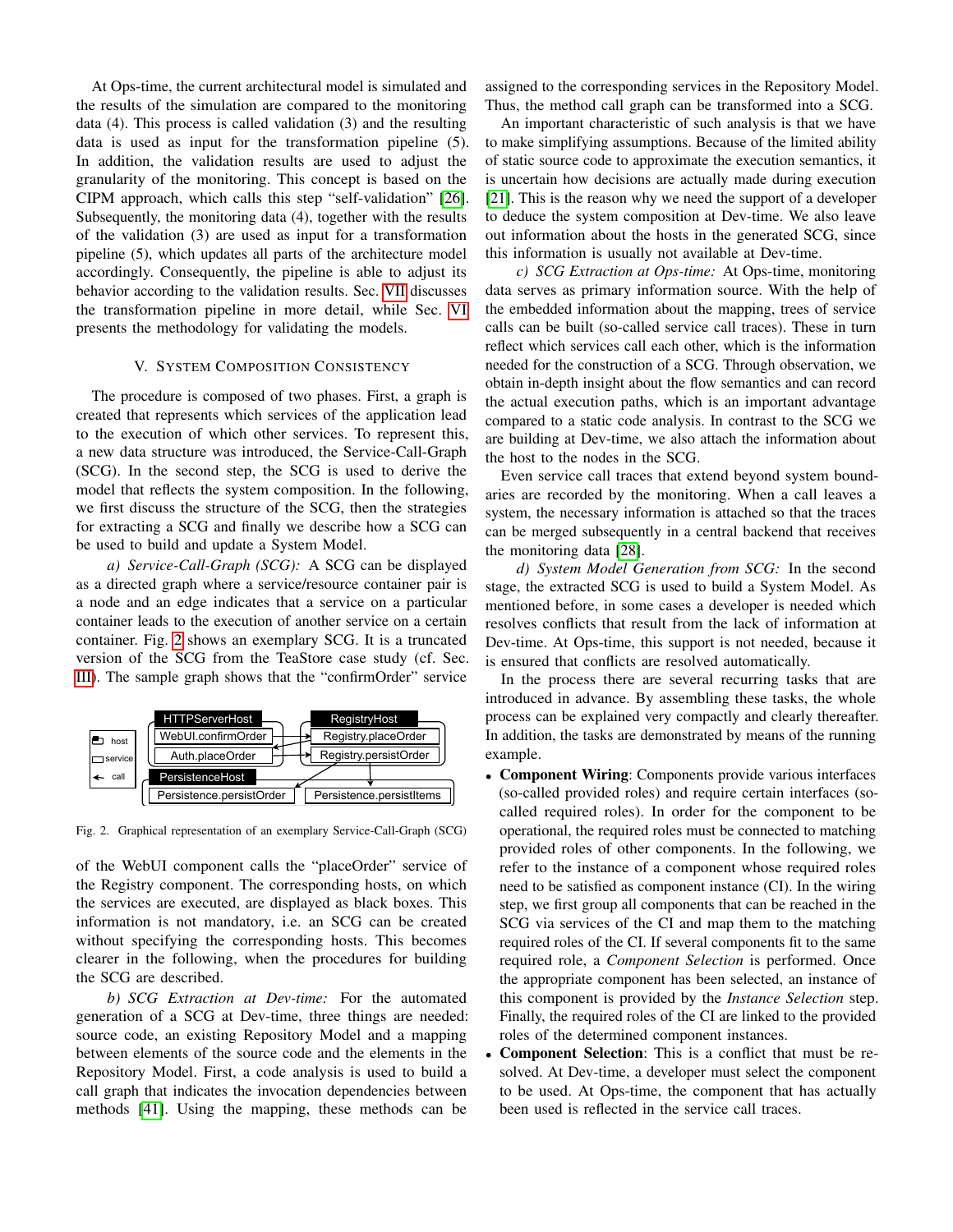• Instance Selection: The aim of this step is to provide a component instance for a given component type. If no instance of this type exists, it is obvious that a new one must be created. If one or more instances are present, one of them must be selected, or a new instance must be created. At Dev-time the selection must be done manually. At Ops-time there can be no such conflict, because we can distinguish the instances based on the service call traces.

In the following, we will walk through the *Component Wiring* step based on an instance of the WebUI component (see Fig. [2\)](#page-3-1) and assuming that the procedure takes place at Dev-time. First, all outgoing edges of services that belong to the WebUI are examined and their destination component is discovered. In our example this is only one edge, the one from the service "WebUI.confirmOrder" to "Registry.placeOrder", meaning that the WebUI component has a required role which is fulfilled by a provided role of the Registry component. A *Component Selection* is not necessary here, as it is clear that the Registry component is used. If there would be a second component which offers the same interface as the Registry component, then a selection might be mandatory. For the instance selection, it matters whether an instance of the Registry component already exists. If this is not the case, we create one and otherwise the developer must determine which one to use (or whether a new one should be created). Finally, the WebUI component instance is attached to the Registry component instance and thus, the corresponding required role is fulfilled.

Based on the partial steps, the process can now be described with three activities:

- 1) A developer has to specify the interfaces that should be provided by the system. At Ops-time, we assume that these interfaces are already specified and do not change during execution. For each of these interfaces, the suitable components are collected and then a *Component Selection* with a subsequent *Instance Selection* are executed. The result is a list of component instances (Instance List) that provide and expose the interfaces which are offered by the system.
- 2) If the *Instance List* is empty, the procedure is finished. Otherwise the *Component Wiring* procedure is executed for each component instance in the list.
- 3) If new component instances were created during step two, all of them are added to the *Instance List* and the second step is executed again.

## VI. VALIDATION FEEDBACK LOOP

<span id="page-4-0"></span>An important innovation of our approach is the so-called Validation Feedback Loop (VFL). The idea is to continuously evaluate the accuracy of the performance predictions related to the derived models.

In order to determine the prediction accuracy of a model, it is necessary to have a baseline. We use measurements from the real system as reference, which are available in the form of monitoring data. By comparing simulation data of the models with the monitoring data, it can be assessed how well the

models represent the actually observed system in its current state. In case of high deviations, it is possible to intervene.

Fig. [3](#page-4-2) presents the design of the VFL and visualizes the interaction with the transformation pipeline.



<span id="page-4-2"></span>Fig. 3. Illustration of how the Validation Feedback Loop (VFL) works in combination with the transformation pipeline

The simulation results are grouped into so-called measuring points, i.e., the points at which measurements were taken. For example, a typical measuring point is the response time of a service. To be able to compare the simulation results with the monitoring data, we have to map the monitoring data to the corresponding measuring points in an upfront step. This assignment is based on the mapping between the Repository Model and the source code.

After the monitoring data has been mapped to the measuring points of the simulation results, we have two distributions for each measuring point. These are compared and different metrics are calculated to determine how close the simulation results are to the actual measured values. The reasons that were considered when selecting the metrics are outlined and summarized in Sec. [VIII-B2.](#page-6-0) We have used the following ones to compare the two distributions: Wasserstein distance [\[34\]](#page-11-10), Kolmogorov–Smirnov test (KS test) [\[16\]](#page-10-16) and the difference of conventional statistical measures (e.g., average and quartiles).

All transformations within the transformation pipeline can access these metrics and use them to improve the resulting model. In addition, the metrics are used to adjust the granularity of the monitoring at Ops-time. With this extension, the monitoring for certain services can be deactivated if predefined criteria are met. As a result, it is possible to balance the tradeoff between effort and granularity of the monitoring.

## VII. TRANSFORMATION PIPELINE

<span id="page-4-1"></span>The core at Ops-time is a transformation pipeline that processes the monitoring data with the goal of updating a PCM instance (similar to iObserve [\[9\]](#page-10-10)). In order to realize the transformation pipeline we used a tee and join pipeline architecture [\[6\]](#page-10-17), based on parts of iObserve [\[9\]](#page-10-10) and the CIPM approach [\[25\]](#page-10-9). Fig. [4](#page-5-0) shows the structure of the entire transformation pipeline. The following paragraphs explain the transformations in more detail.

*a)*  $T_{Preprocess}$ : In a pre-processing step, the monitoring data is filtered and converted into suitable data structures. One example is the construction of service call traces, which can be used to analyze the structure of the system composition. Furthermore, the monitoring data is divided into two sets.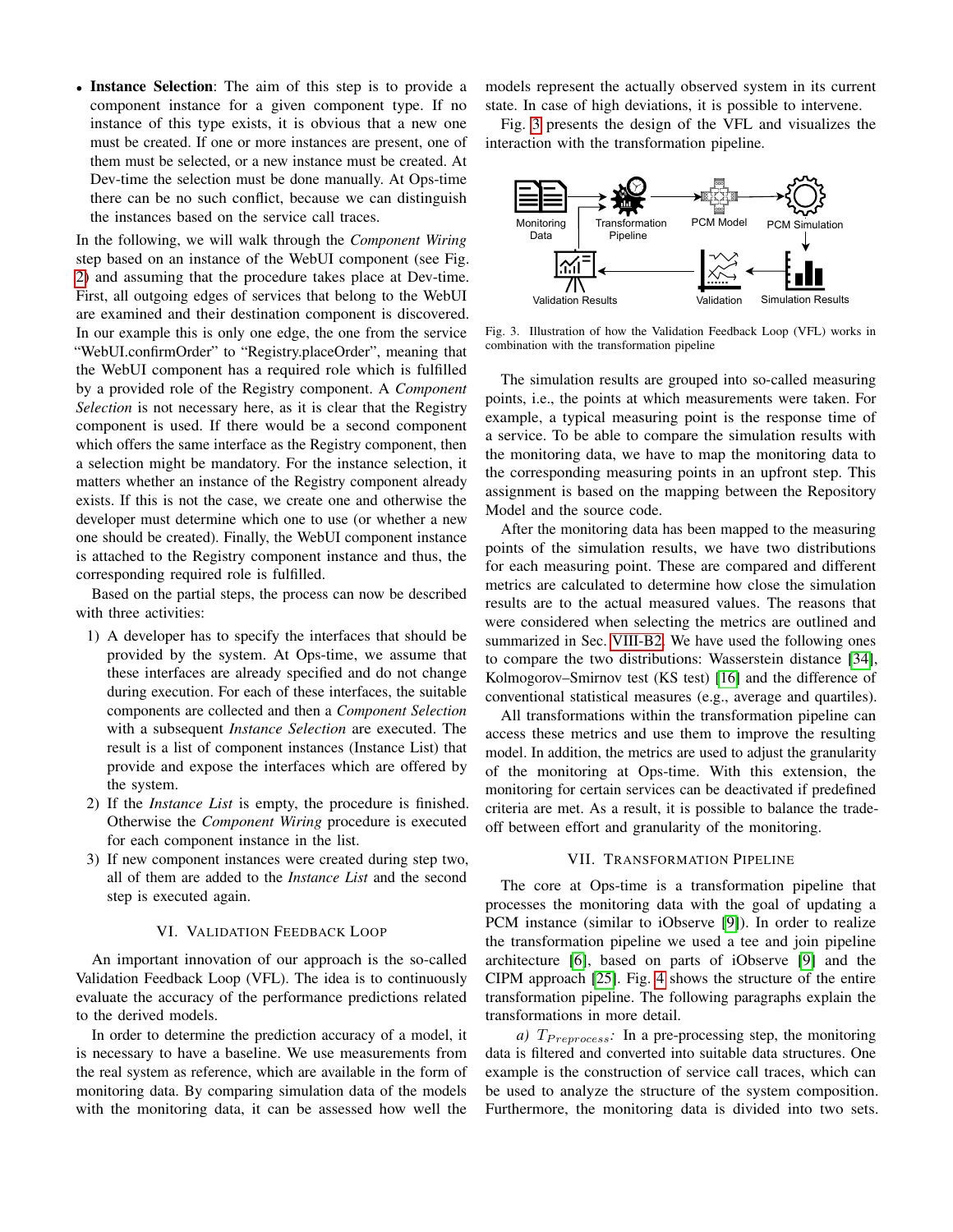

<span id="page-5-0"></span>Fig. 4. Overview of all higher-level transformations within the pipeline

One set is used as input for the following transformations (training set) and the second set is used for the validations of the architecture model (validation set). The reason for this split is that the validation is much more meaningful when it is carried out on data that the transformations have never seen.

*b)*  $T_{ResourceEnvironment}$ : The Ops-time information (monitoring) is written to the so-called Runtime Environment Model (REM). The REM contains details about the hosts and the connections between them. We defined rules and actions based on the consistency preservation platform Vitruvius [\[15\]](#page-10-18) to keep our REM consistent with the resource environment in the corresponding PCM. The advantages and the idea behind the REM are twofold: it ensures the separation of concerns principle (Dev-time vs. Ops-time concerns) and it allows to establish a mapping between the Ops-time environment and the elements in the architecture model via the correspondence mechanism of Vitruvius.

 $c)$   $T_{SystemComposition}$ : Next, the system composition and the associated deployment are examined. First, a SCG is built and the system composition is updated with the methodology that was introduced in Sec. [V.](#page-3-0) Afterwards, the SCG is used to recognize deployments and undeployment events. This is possible because the SCG also contains information about the hosts.

 $d)$   $T_{Calibration}$ : The stochastic expressions in the Repository Model are calibrated and the user behavior is analyzed. The calibration of stochastic expressions within the Repository Model is largely based on the CIPM approach [\[25\]](#page-10-9). These were extended by an adaptive dimension, which dynamically varies the parameters of the regressions based on the validation data. The analysis of the user behavior and the corresponding extraction of user scenarios are based on iObserve [\[10,](#page-10-6) [9\]](#page-10-10). It uses clustering techniques to form user groups and derive usage scenarios which are integrated into the Usage Model.

 $e)$   $T_{Finalize}$ : In the final step (*Finalize*), the derived architectural model is validated using the procedure introduced in Sec. [VI.](#page-4-0) The validation results are investigated and depending on them, the granularity of the monitoring is adjusted. Based on configurable criteria, the fine-granular monitoring is activated or deactivated. This can be illustrated by means of the "confirmOrder" service of the running example: the measured response times are compared with those obtained by simulating the architecture model. If the deviation matches defined criteria (e.g., distance of the means is less than 5ms), the fine-grained monitoring for the service is deactivated.

Afterwards, the validation results are entered as input into the next execution of the pipeline.

# VIII. EVALUATION

This section presents the evaluation design and results.

## *A. Evaluation Goals*

The evaluation focuses on three important characteristics of our approach. First, this concerns the accuracy of the derived models and the associated performance predictions, which are essential so that they can be used for the assessment of architectural design decisions (Goal 1). Second, the monitoring overhead was measured and investigated in detail. It is important that the overhead does not distort the performance characteristics of the application under consideration, otherwise our approach would not be applicable in practice (Goal 2). Third, the scalability of the transformation pipeline was analyzed. This is an important quality property, since it is required to react quickly to events at Ops-time in order to keep the models up-to-date (Goal 3). The analysis of these goals was divided into the following research questions (RQs):

# • Goal 1: Accuracy of the derived models:

- RQ-1.1: How accurate is the extraction of the System Models at Dev-time?
- RQ-1.2: Are the Resource Environment Model, the Allocation Model and the System Model adjusted correctly at Ops-time when applying software adaption scenarios?
- RQ-1.3: How accurate are the performance predictions of the derived models, when comparing them to the data which results from monitoring the application?

# • Goal 2: Monitoring overhead:

- RQ-2.1: How significant is the overhead that is caused by the monitoring?
- RQ-2.2: To what extent does the dynamic adaption of the monitoring granularity help to reduce the monitoring overhead?

# • Goal 3: Scalability of the transformation pipeline:

– RQ-3.1: How do the transformations within the pipeline scale with increasing numbers of monitoring records as input?

The first two research questions, RQ-1.1 and RQ-1.2, address the important extensions of this approach regarding the scope of consistency maintenance (*contribution i*) and aim to demonstrate that they are working as intended. RQ-1.3 is then used to assess the overall quality of the derived architectural models, since all parts of the architectural model must be adequately adjusted for accurate simulation results. Consequently, this question is used to ensure that our extensions work as expected in conjunction with adopted functionalities from existing approaches.

RQ-2.1 addresses the overhead caused by the monitoring and aims to analyze the impact of the overhead on the observed application. Based on RQ-2.2, we will investigate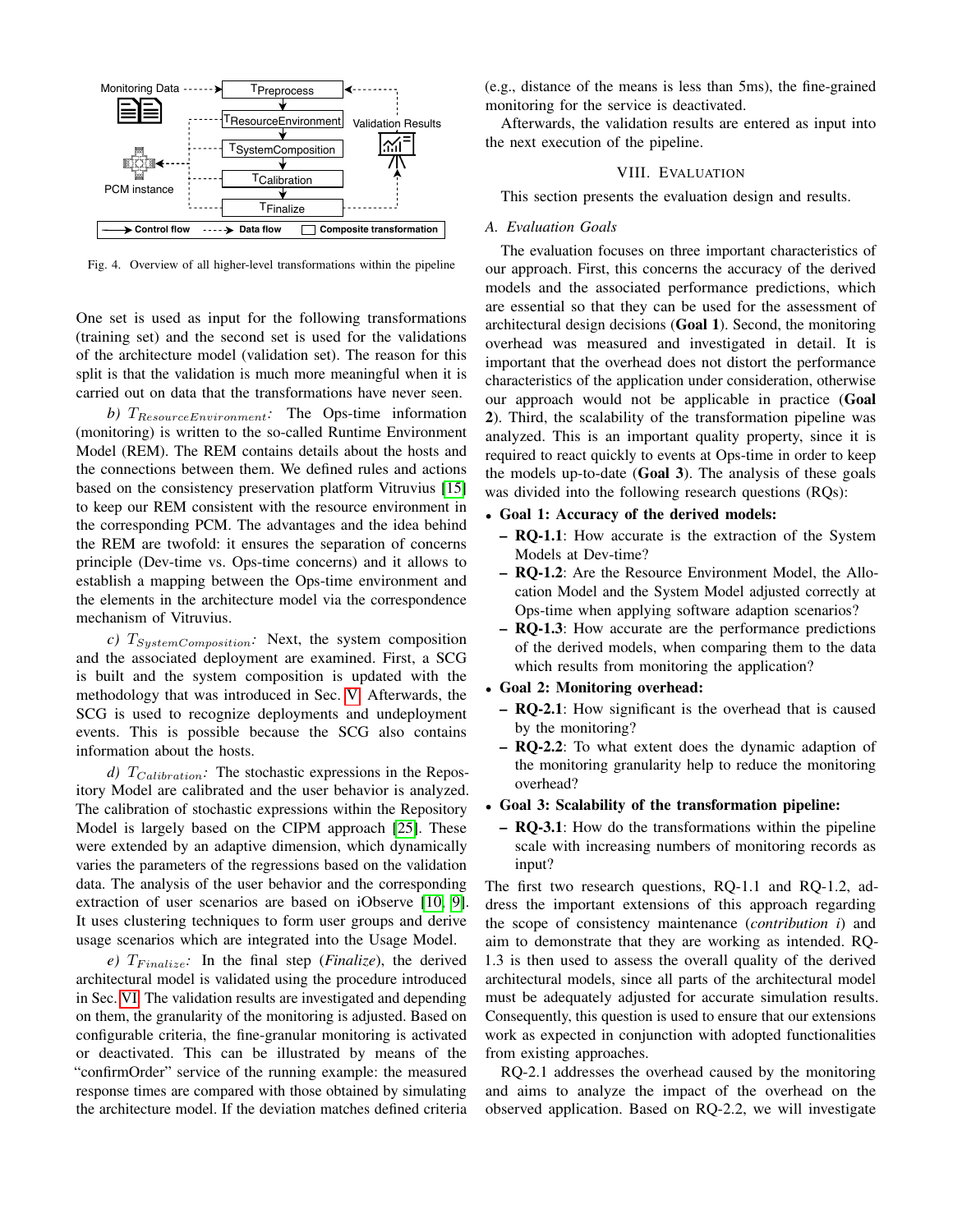whether the combination of the transformation pipeline and the validation process successfully reduce the monitoring overhead by continuously adjusting the granularity of the monitoring (contributions ii and iii).

RQ-3.1 focuses on ensuring the scalability of the transformations within the pipeline to ensure general applicability. If all transformations possess adequate scalability properties, it can be assumed that the pipeline delivers suitable response times in relevant application scenarios.

## *B. Evaluation Metrics*

The metrics used in the evaluation can be divided into the following two categories.

*1) Model Conformity:* For our evaluation, we need to be able to compare several model types. The applied metric is based on the Jaccard similarity coefficient (JC) [\[7\]](#page-10-19). The JC is well suited because the calculation is straightforward, its significance is high, and it is easy to interpret. The JC is defined as follows:

$$
JC(A, B) = \frac{|A \cap B|}{|A \cup B|}
$$

In this context,  $A$  and  $B$  are sets. Normally, the JC is used to quantify the equality of sets. However, we can also apply this concept to models by considering the model as a set of model elements. If the resulting JC is equal to 1, the two models under investigation are considered to be fully identical.

<span id="page-6-0"></span>*2) Distribution Comparison:* To compare distributions we use three types of metrics: conventional statistical measures [\[40\]](#page-11-11), non parametric tests (KS test) [\[36\]](#page-11-12) and distance functions (Wasserstein) [\[27\]](#page-11-13). These metrics can be used to compare the distributions of the monitored response times (reality) with the simulated response times of the models (prediction).

As non-parametric test we used the Kolmogorov–Smirnov test (KS test) [\[16\]](#page-10-16). It calculates the maximum distance between the Cumulative Distribution Functions (CDFs). The minimum is 0 (if both distributions are perfectly identical) and the closer it is to 1, the more different are the distributions under observation. Normally, this non-parametric test is used to check whether two random variables originate from the same underlying distribution. Therefore, this metric is not ideal for our use case. In particular, higher values are not meaningful because shifts of distributions are not considered. This fact was taken into account in the evaluation and is a reason why we use the KS test in combination with other metrics.

The Wasserstein metric is a distance measure for distributions [\[27\]](#page-11-13). In simple terms, it describes how much a distribution must be changed in order to be transformed into the other one. An advantage of this metric is that, unlike the KS test, it is not sensitive to shifts of the distributions. A drawback, however, is that the result is an absolute number that cannot be easily interpreted without having a baseline.

The classic statistics metrics (e.g. mean or quartiles) are calculated for both distributions and the distance is calculated. Using these commonly known metrics, it is possible to get an overview of the two distributions and their dissimilarities in a simple and quick way.

# <span id="page-6-2"></span>*C. Experiment Setup*

Within the evaluation, we followed a case study based approach and used CoCoME [\[33\]](#page-11-4) and TeaStore [\[14\]](#page-10-12). Both are widely used in the field of performance modeling and represent a relevant business use case [\[30,](#page-11-5) [14\]](#page-10-12). First, we used CoCoME to get preliminary results and afterwards the TeaStore was investigated to provide detailed conclusions<sup>[1](#page-6-1)</sup> [\[28\]](#page-11-9). In this paper, we focus on the results in the context of the TeaStore.

The evaluation procedure is based on the research questions and can be divided into the following three experiments:

*a) Experiment 1 (E1):* Extraction of a System Model at Dev-time using the procedure presented in Sec. [V.](#page-3-0) As input, the source code of the case studies is used. Finally, the resulting model is compared to a reference model that represents the actual system composition. Based on the results of this experiment, RQ-1.1 can be answered.

*b) Experiment 2 (E2):* The foundation of this experiment is a number of predefined change scenarios, such as replications, allocations, workload changes and system composition changes. The *Scenario Generator* selects a number of change scenarios and for each of the selected scenarios, a reference model is generated. Since the *Scenario Generator* knows the executed change, it also knows how the reference model must look like. Besides the list of changes, another output is the *Change Orchestration* component, which applies the selected changes at Ops-time. The modified system is observed and the arising monitoring data is used as input for the transformation pipeline. Finally, the resulting models are compared to the reference models and deviations are detected by applying the Jaccard coefficient (JC). We concentrated on the System Model, the Resource Environment Model and the Allocation Model (RQ-1.2). The Usage Model was excluded from the scope of this paper, as it has already been extensively addressed in the context of the iObserve approach [\[10,](#page-10-6) [9\]](#page-10-10).

Furthermore, the monitoring data is compared to simulation results of the derived models to estimate how well the models represent the performance characteristics of the actual system. Here, we used the metrics that were introduced in Sec. [VIII-B2](#page-6-0) to answer RQ-1.3. In order to quantify the accuracy of the performance predictions, the following procedure is used:

- 1) Execution of the experiment, storage of the derived models and the associated monitoring data.
- 2) Examination of the models at different points in time based on simulations.
- 3) Comparison of the simulation results with the monitoring data in two different ways:

(a) Comparison with monitoring data collected *after* the construction of the model under consideration (forward prediction). This allows us to make statements about how well the derived model can be used to predict future scenarios.

(b) Comparison with monitoring data that was collected chronologically *before* the construction of the model under consideration (backward prediction). In this way, it can

<span id="page-6-1"></span><sup>1</sup><https://github.com/CIPM-tools/CIPM-Pipeline>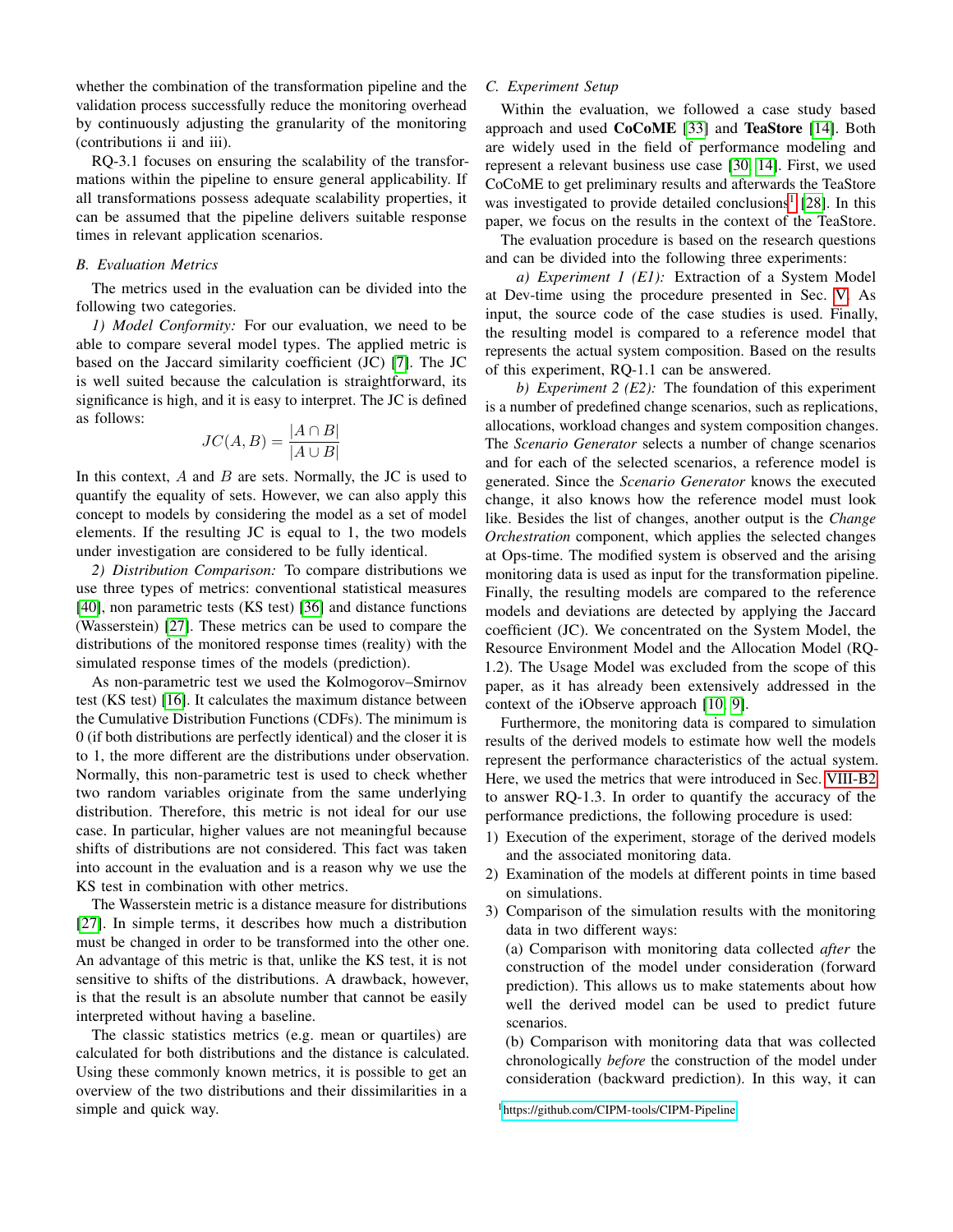be determined how well the model is able to reproduce previously observed situations.

It must be taken into account that in future/previous points in time other system compositions, runtime environments or user behavior are present (due to the simulated changes). Therefore, the considered model must be adapted in such a way that it correctly reflects the system at the respective point in time.

The experiment was executed 10 times, each time with different changes. Every 5 minutes the next change is executed. In total, the experiment is carried out for 180 minutes. To ensure that the forward prediction and the backward prediction are meaningful, we only consider the time period between the 30 and the 150 minute mark.

Within this experiment, we only consider the TeaStore case study and focused on the service "confirmOrder". To increase the complexity of the service, it was slightly modified. After the order has been processed within the "confirmOrder" service, the Recommender component is re-trained in our experiment. As a result, the response time of the "confirmOrder" service increases with a growing number of orders in the database, since the execution time of the Recommender depends on the number of orders and the applied recommending strategy. Thus, we want to make sure, that our approach recognizes parametric dependencies and the system composition.

Another dimension that is considered while performing E2 is the measurement of the emerging monitoring overhead and the amount of generated monitoring data. This information can then be used to answer RQ-2.1 and RQ-2.2.

*c) Experiment 3 (E3):* In this experiment, synthetic monitoring data is generated and used as input for the individual transformations within the transformation pipeline. First, we identify the parameters that influence the execution times and subsequently we generate the monitoring data in such a way, that it produces worst-case execution times. By means of this experiment, scalability questions can be answered (RQ-3.1).

## *D. Model Accuracy*

First, the accuracy of the System Model extraction at Dev-time was investigated based on experiment E1. The key findings of the experiment for the selected case studies are shown in Table [I.](#page-7-0)

<span id="page-7-0"></span>TABLE I RESULTS FOR DERIVING THE SYSTEM MODEL AT DEV-TIME

| Casestudy | JС       | Model Elements | Conflicts |
|-----------|----------|----------------|-----------|
| CoCoME    |          |                |           |
| TeaStore  | $\Omega$ |                |           |

It can be seen that in both cases an identical model to the reference model was built, as the JC equals to one. Furthermore, the table shows the number of elements in the final model and the number of conflicts that had to be resolved manually during the process. According to these results, RQ-1.1 can be answered as it became clear that the system compositions were reflected correctly in the extracted System Models.

In experiment E2, the accuracy of three model types at Ops-time was investigated simultaneously: System Model, Resource Environment Model and Allocation Model.

TABLE II MODEL ACCURACY WHEN SIMULATING ADAPTION SCENARIOS

<span id="page-7-1"></span>

| <b>Change Type</b>        | <b>Minimum Jaccard Index</b> |            |                      |  |  |  |
|---------------------------|------------------------------|------------|----------------------|--|--|--|
|                           | System                       | Allocation | Resource Environment |  |  |  |
| (De-)/Allocation          | .0                           | .0         |                      |  |  |  |
| (De-)/Replication         | - 0                          | LΘ.        |                      |  |  |  |
| Migration                 | .0                           | 1.0        |                      |  |  |  |
| <b>System Composition</b> | $\Box$                       | 1.0        | LΩ                   |  |  |  |
| Workload                  | $\Omega$                     | C          |                      |  |  |  |

The obtained results (see Table [II\)](#page-7-1) show that all three model types are correctly inferred in all cases. Consequently, it can be concluded for RQ-1.2 that the change scenarios were recognized and correctly reflected to the models.

In the next step, the models were systematically simulated and compared to monitoring data as explained in Sec. [VIII-C.](#page-6-2)

Figure [5](#page-7-2) shows the median of the Wasserstein distance over time for the forward and backward prediction, regarding the response times of the "confirmOrder" service. In addition, Table [III](#page-8-0) summarizes the Wasserstein distance, the KS test and the distance of the mean value over time.



<span id="page-7-2"></span>Fig. 5. Median Wasserstein distance of the forward and backward prediction for a model derived at a given point in time - regarding the response times of TeaStores *confirmOrder* service

The Wasserstein distance of the forward prediction is still very high at the beginning. The main reason for this is that the amount of data is not yet sufficient to estimate the behavior in general. After a short time, however, it decreases significantly and gets closer to the values of the backward prediction. Thereafter, the value settles at a level close to the backward prediction. Consequently, the derived models are very well suited to make predictions about the performance characteristics of the application.

Furthermore, this implies that the parametric dependency of the response time on the number of orders in the database was detected. The observations can be confirmed using additional metrics (see Table [III\)](#page-8-0).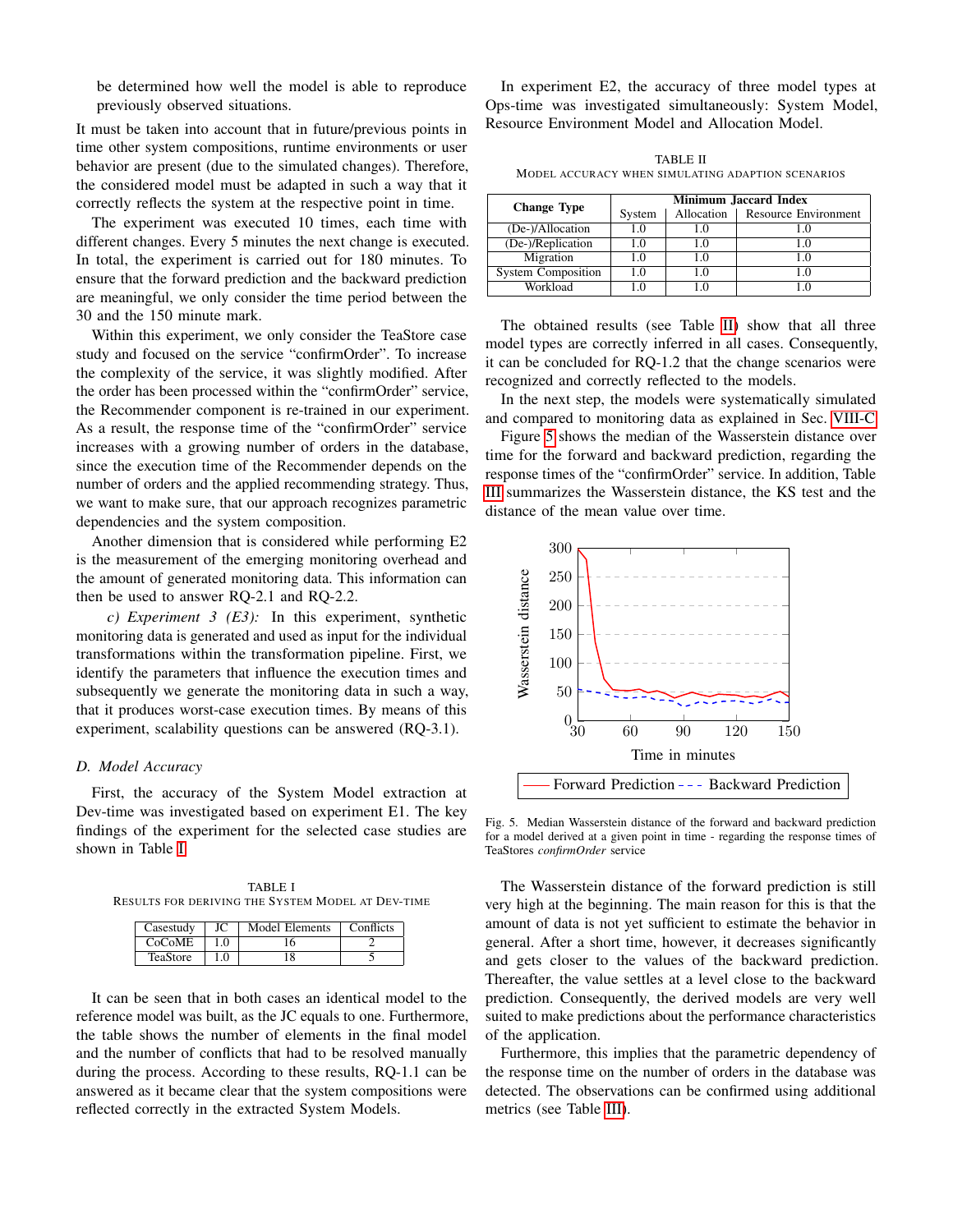<span id="page-8-0"></span>TABLE III AGGREGATED METRICS OF THE FORWARD PREDICTION AND BACKWARD PREDICTION OVER TIME

| Metric                     | O1     | Ο2     | O3     | Mean   | <b>Std Dev</b> |  |  |  |  |
|----------------------------|--------|--------|--------|--------|----------------|--|--|--|--|
| <b>Forward Prediction</b>  |        |        |        |        |                |  |  |  |  |
| Wasserstein                | 44.732 | 47.179 | 52.718 | 70.991 | 68.524         |  |  |  |  |
| KS test                    | 0.125  | 0.143  | 0.168  | 0.199  | 0.131          |  |  |  |  |
| Mean distance              | 13.198 | 25.965 | 41.924 | 61.573 | 91.482         |  |  |  |  |
| <b>Backward Prediction</b> |        |        |        |        |                |  |  |  |  |
| Wasserstein                | 32.622 | 35.011 | 41.246 | 37.268 | 7.618          |  |  |  |  |
| KS test                    | 0.098  | 0.112  | 0.121  | 0.114  | 0.031          |  |  |  |  |
| Mean distance              | 15.560 | 26.981 | 34.373 | 23.329 | 9.053          |  |  |  |  |

The interpretation of the mean distance depends on the average response time of the "confirmOrder" service, which amounted to approximately 1000ms in the experiment. In addition, it is important to note that the average and standard deviation of the forward prediction metrics are strongly affected by the high values at the beginning of the experiment. With the help of these findings, RQ-1.3 can be answered: all metrics show that the derived models represent the already observed behavior very well and on the other hand can also be used to predict the performance for scenarios that have not been observed so far.

#### *E. Monitoring Overhead*

In the first step, we measured the total monitoring overhead resulting from a single call to the "confirmOrder" service. We distinguish between the overhead caused by the fine-grained monitoring and the coarse-grained monitoring. The following listing shows the respective overheads in milliseconds and the corresponding standard deviations:

- Fine-grained: 1.755ms ( $\sigma = 0.389ms$ )
- Coarse-grained: 0.731ms ( $\sigma = 0.144ms$ )

Using these values, we can answer RQ-2.1. Considering the average response time of about 1000ms of the "confirmOrder" service within E2, the determined overhead is negligible and does not significantly influence the response time of the service.

In the second step, the overall monitoring overhead was analyzed and observed over time. Every 5 minutes, the sum of the monitoring overhead from the last 5 minutes was calculated. When considering the entire overhead, it is important to note that there are parts of the monitoring that are independent of the granularity of the monitoring, such as observing resource utilizations. Fig. [6](#page-8-1) shows the results which were obtained by forming the median from multiple experiment executions.

The dashed line in the graph highlights point in time when the first switch from fine-granular monitoring to coarse-granular monitoring happened. Based on this graph, an answer to RQ-2.2 can be given. After the validation process begins to find individual services that are well represented in the model, the granularity of monitoring is reduced. This happens after about 20 minutes. At the peak, a monitoring overhead of approx. 1.362s arises and then decreases to an average of 0.822s as the experiment progresses. This corresponds to a reduction of 39.65%. Together with the evaluation results about the model and the prediction accuracy, it can be concluded that the



<span id="page-8-1"></span>Fig. 6. Median of the arising monitoring overhead over time when considering five minute intervals

validation process successfully identified services that are well represented in the model and then reduced the granularity of the monitoring accordingly. Ultimately, this leads to a significant reduction of the monitoring overhead.

# *F. Transformation Pipeline Scalability*

Using experiment E3 we examined the scalability of each transformation within the pipeline. In this paper, we will only summarize the results briefly. First, for all transformations that were taken over from iObserve (e.g., user behavior update), it was shown that the results of the scalability analysis are in line with the findings from the work in the context of iObserve [\[10\]](#page-10-6). For the newly introduced and implemented transformations  $(T_{Preprocess}, T_{ResourceEnvironment}, T_{SystemComposition}$  and  $T_{Finalize}$ ), a linear relationship between the number of monitoring records as input and the execution time of the respective transformation was found in all considered cases [\[28\]](#page-11-9). Thus, it can be concluded for RQ-3.1 that the overall scalability of the pipeline is adequate and does not lead to unexpectedly high execution times.

#### *G. Threats to Validity*

The identification of the threats to validity is based on guidelines for case study research [\[32\]](#page-11-14). Therefore, we distinguish between four dimensions of validity: *internal validity*, *external validity*, *construct validity* and *conclusion validity*.

Internal Validity: A threat to validity is the selection of metrics within the evaluation. For comparing distributions we used the Wasserstein distance, the KS-test and conventional statistical measures. These have been used in related studies [\[12,](#page-10-20) [25,](#page-10-9) [43\]](#page-11-15) and by combining them we minimize the risk that a single metric distorts the evaluation results. The same applies for the JC, which has also been used in related work [\[10\]](#page-10-6). Another threat concerns the execution of experiment E1 (see Sec. [VIII-C\)](#page-6-2). The conflicts that occurred during the execution of the experiment were resolved manually, so the outcome depends on the person who performs the experiment. If this person does not know the system composition well enough and makes incorrect decision, the calculated JC would be lower.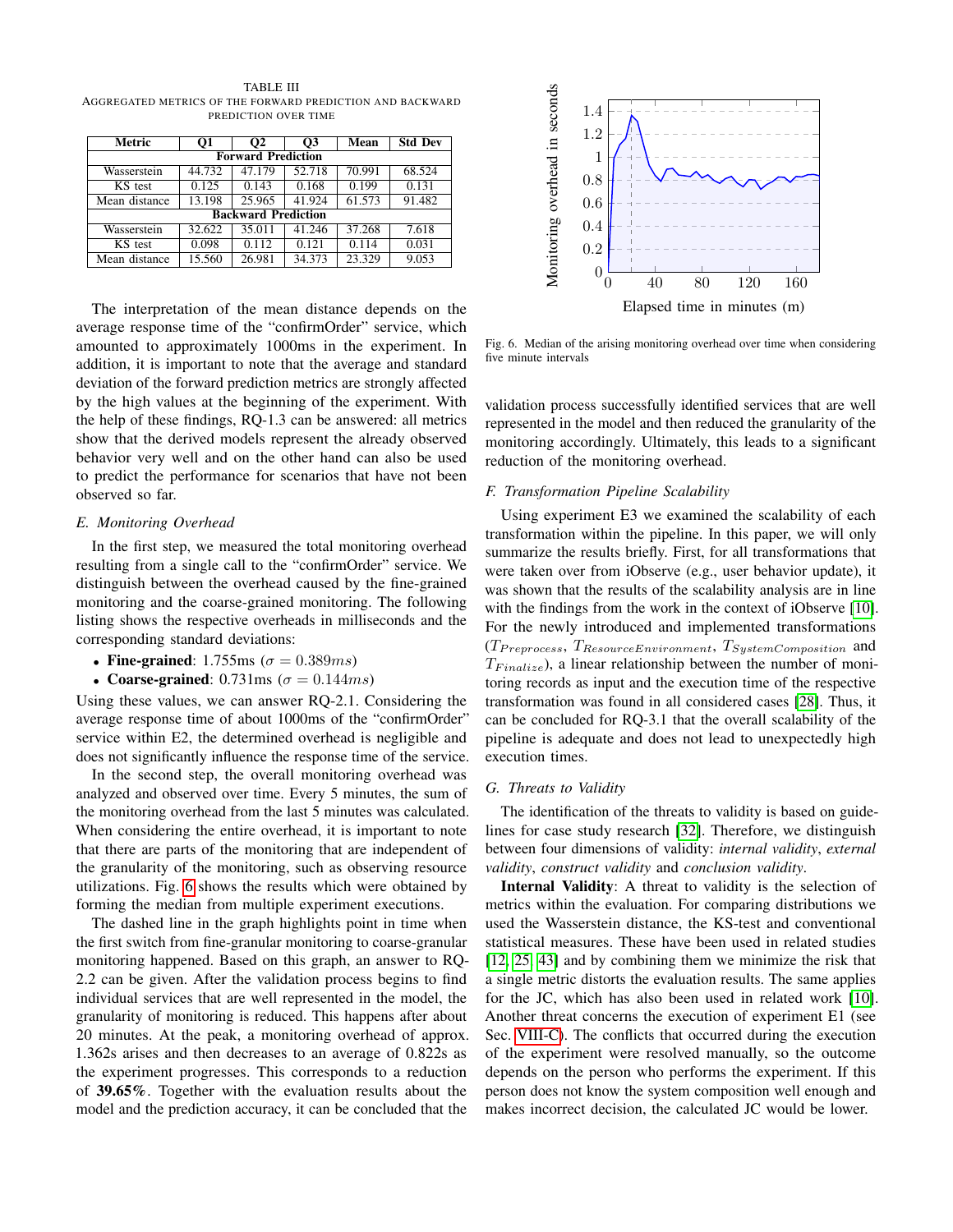External Validity: Another threat to validity is the selection of case studies. It may be possible that the results obtained from the case studies are not representative. To avoid this, we selected CoCoME and TeaStore, which both are widely used in research and address common business use cases [\[30,](#page-11-5) [14\]](#page-10-12). By combining the two selected case studies, the risk of non-representative results is further reduced.

Construct Validity: In the evaluation we rely on a combination of synthetically generated monitoring data and monitoring data generated directly by executing a case study. For the synthetically generated data, external factors such as the Ops-time environment or the type of load testing can be excluded. When observing the case study, however, the quality of the monitoring events must be ensured. Therefore, we decided to use the Kieker framework with extensions that have already been implemented in previous projects [\[13,](#page-10-13) [25\]](#page-10-9).

Conclusion Validity: The subjectivity of a researcher must be avoided when interpreting the evaluation results. Many different, well known metrics have been used which are easy to interpret. All conclusions and arguments are well structured and based on metrics, making them easy to understand.

# IX. RELATED WORK

In the following, we will pick up the structure from the introduction and divide the related approaches into three groups according to the scope of their consistency management.

The first group consists of the approaches that focus on consistency at Dev-time. For example, Just-In-Time Tool for Architecture Consistency (JITTAC) [\[5\]](#page-10-3) detects inconsistencies between architecture models and source code, but the elimination is not automated. The mbeddr approach [\[42\]](#page-11-1) uses a single underlying model for implementing, testing and verifying system artefacts like component-based architecture. The goal is to avoid inconsistencies between artifacts, so that no explicit consistency maintenance processes are needed. Additionally, several reverse engineering tools exist (e.g., [\[1,](#page-10-21) [23\]](#page-10-22)), which extract the architectural model from source code at Dev-time. In comparison to our approach, the related works of this category strictly target the maintenance of consistency at Dev-time.

The second category includes approaches that deal with the extraction and consistency preservation of architectural models based on observed Ops-time events. The approaches [\[3,](#page-10-4) [24,](#page-10-5) [44,](#page-11-2) [38\]](#page-11-16) extract component-based architectural models from monitoring data. Furthermore, [\[24\]](#page-10-5) also detects changes such as migrations and reflects them in the model. In addition, there are several other approaches for extracting and updating models at Ops-time, which are summarized in [\[39\]](#page-11-17). Drawbacks of these approaches include the continuously high monitoring effort required to extract or update models and that no information is collected about the accuracy of the models (no validation).

The third category covers approaches whose scope spans Dev-time and Ops-time. For example, Konersmann proposed the integration of information about the architecture model directly into the code via annotations [\[18,](#page-10-7) [17\]](#page-10-23). This enables the dynamic generation of an architecture model from the source code via transformations [\[18\]](#page-10-7). He also extended his work

to synchronize allocation models with running software [\[19\]](#page-10-24). The approach of Krogmann [\[20\]](#page-10-8) uses both source code and monitoring events to extract an architectural model. However, it applies a very fine-grained monitoring which causes a high monitoring overhead and makes it unsuitable for the use in production. Compared to our approach, both presented works show a much smaller scope of consistency preservation (e.g., limited recognition of adaption scenarios). Furthermore, they do not automatically analyze the quality of the models.

# X. CONCLUSION AND FUTURE WORK

In this paper, we presented an approach for maintaining the consistency between software artifacts, with a special focus on supporting evolution and adaptation scenarios. It provides up-to-date architecture models both at Dev-time and at Ops-time, along with a high degree of automation. We introduced a strategy that supports the consistency preservation of the system composition between the architectural model and the realization of the considered application. In addition, the Validation Feedback Loop was presented, which continuously analyzes the prediction accuracy of the models and passes the results to the transformation pipeline, which updates the architectural model at Ops-time. Based on the Validation Feedback Loop, the extent of the monitoring is dynamically refined to minimize the resulting overhead. These innovations close gaps of existing approaches, especially regarding the scope of consistency maintenance and the automated analysis of the model quality.

The evaluation is based on the case studies CoCoME [\[33\]](#page-11-4) and TeaStore [\[14\]](#page-10-12). The accuracy of the derived models and the applicability of the consistency maintenance process were demonstrated. Besides, we measured the emerging monitoring overhead and revealed, that by continuously adjusting the monitoring based on the validation results, the arising overhead can be reduced. Finally, we analyzed the scalability characteristics of the transformation pipeline and discovered that all transformations within the pipeline scale adequately.

It turned out that there is still potential for extensions and improvements in some areas. Especially the validations that were integrated within the pipeline open up many opportunities for enhancements. Future work will focus on using the validation results to improve the accuracy of the updated model and associated performance predictions by incremental optimization of the parametric dependencies using genetic algorithms [\[43\]](#page-11-15). In addition, it is planned to consider additional scenarios for the evaluation to demonstrate the general applicability. Finally, for broad practical applicability, the consistency rules used for updating the architecture models at Dev-time have to be extended to update the models for systems using different architecture-inducing technologies [\[35\]](#page-11-18).

## ACKNOWLEDGEMENTS

This work is funded by the DAAD (German Academic Exchange Service), the DFG (German Research Foundation) – project number 432576552, HE8596/1-1 (FluidTrust), and the KASTEL institutional funding.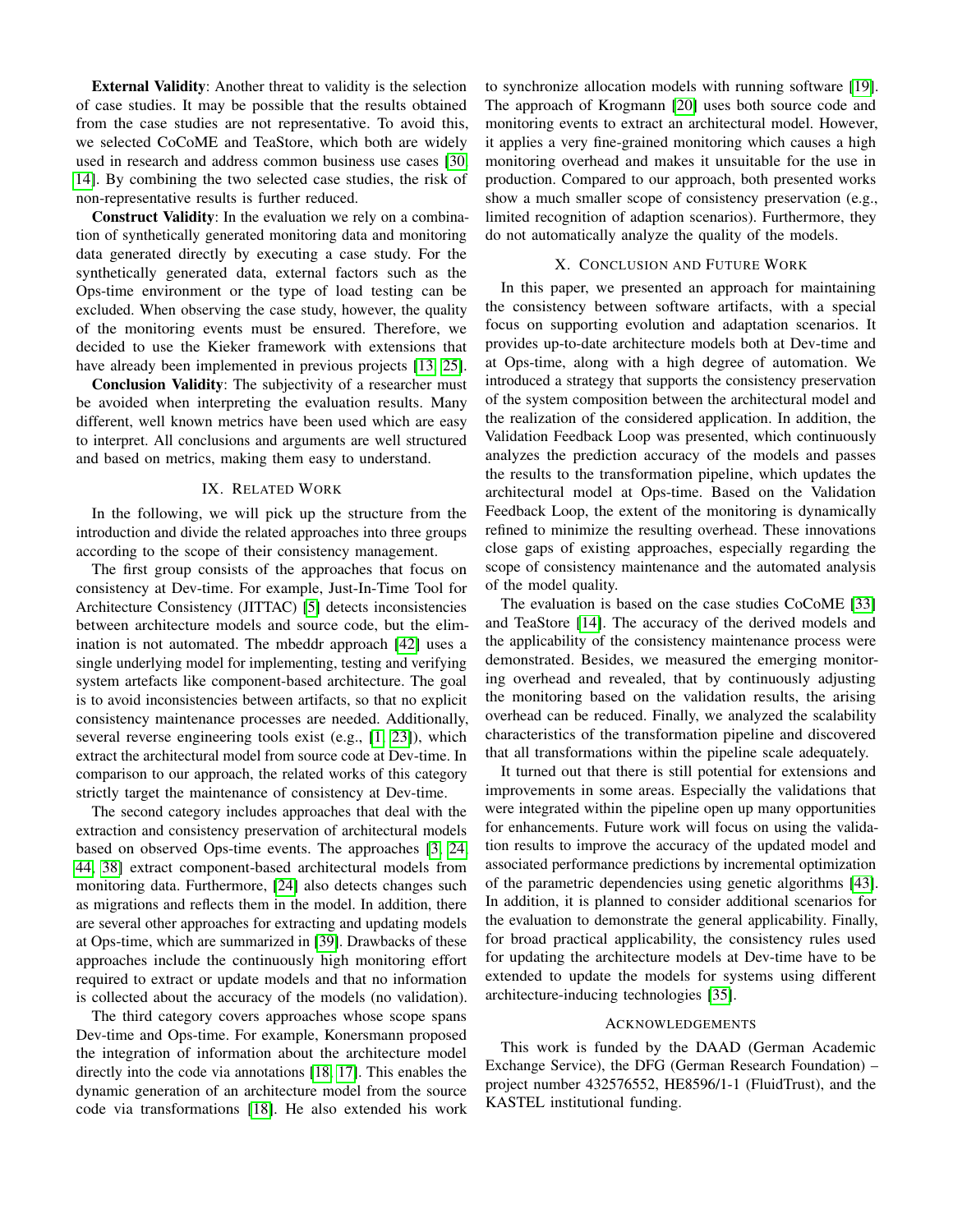# **REFERENCES**

- <span id="page-10-21"></span>[1] Becker et al. "Reverse engineering component models for quality predictions". In: *2010 14th European Conference on Software Maintenance and Reengineering*. IEEE. 2010.
- <span id="page-10-1"></span>[2] C. Murray Woodside et al. "The Future of Software Performance Engineering". In: *Future of Software Engineering (FOSE '07)* (2007), pp. 171–187.
- <span id="page-10-4"></span>[3] Fabian Brosig, Nikolaus Huber, and Samuel Kounev. "Automated Extraction of Architecture-Level Performance Models of Distributed Component-Based Systems". In: *Proceedings of the 2011 26th IEEE/ACM International Conference on Automated Software Engineering*. ASE '11. USA: IEEE Computer Society, 2011, pp. 183–192.
- <span id="page-10-0"></span>[4] Andreas Brunnert et al. *Performance-oriented DevOps: A Research Agenda*. Tech. rep. SPEC-RG-2015-01. SPEC Research Group - DevOps Performance Working Group, Standard Performance Evaluation Corporation (SPEC), Aug. 2015.
- <span id="page-10-3"></span>[5] Jim Buckley et al. "JITTAC: A Just-in-Time tool for architectural consistency". In: *2013 35th International Conference on Software Engineering (ICSE)* (2013), pp. 1291–1294.
- <span id="page-10-17"></span>[6] F. Buschmann. *Pattern-orientierte Software-Architektur: ein Pattern-System*. Professionelle Softwareentwicklung. Addison-Wesley, 1998.
- <span id="page-10-19"></span>[7] Hans-Friedrich Eckey, Reinhold Kosfeld, and Martina Rengers. *Multivariate Statistik*. Jan. 2002.
- <span id="page-10-14"></span>[8] Otávio Freitas Ferreira Filho and Maria Alice Grigas Varella Ferreira. "Semantic Web Services: A RESTful Approach". In: *IADIS International Conference WWWInternet 2009*. IADIS, 2009, pp. 169–180.
- <span id="page-10-10"></span>[9] Robert Heinrich. "Architectural Run-time Models for Performance and Privacy Analysis in Dynamic Cloud Applications". In: *ACM SIGMETRICS Performance Evaluation Review* 43.4 (2016), pp. 13–22.
- <span id="page-10-6"></span>[10] Robert Heinrich. "Architectural runtime models for integrating runtime observations and component-based models". In: *Journal of Systems and Software* 169 (2020).
- <span id="page-10-11"></span>[11] Robert Heinrich et al. "A Platform for Empirical Research on Information System Evolution". In: *27th International Conference on Software Engineering and Knowledge Engineering*. 2015, pp. 415–420.
- <span id="page-10-20"></span>[12] Robert Heinrich et al. "Integrating business process simulation and information system simulation for performance prediction". In: *Software & Systems Modeling* 16.1 (2017), pp. 257–277.
- <span id="page-10-13"></span>[13] André van Hoorn, Jan Waller, and Wilhelm Hasselbring. "Kieker: A Framework for Application Performance Monitoring and Dynamic Software Analysis". In: *Proceedings of the 3rd ACM/SPEC International Conference on Performance Engineering (ICPE 2012)*. Boston,

Massachusetts, USA, April 22–25, 2012: ACM, Apr. 2012, pp. 247–248.

- <span id="page-10-12"></span>[14] Jóakim von Kistowski et al. "TeaStore: A Micro-Service Reference Application for Benchmarking, Modeling and Resource Management Research". In: *2018 IEEE 26th Int. Symposium on Modeling, Analysis, and Simulation of Computer and Telecommunication Systems (MASCOTS)*. IEEE. 2018, pp. 223–236.
- <span id="page-10-18"></span>[15] Heiko Klare et al. "Enabling consistency in view-based system development – The Vitruvius approach". In: *Journal of Systems and Software* 171 (2021).
- <span id="page-10-16"></span>[16] "Kolmogorov–Smirnov Test". In: *The Concise Encyclopedia of Statistics*. New York, NY: Springer New York, 2008, pp. 283–287.
- <span id="page-10-23"></span>[17] M. Konersmann et al. "Towards architecture-centric evolution of long-living systems (the ADVERT approach)". In: *9th International ACM Sigsoft Conference on the Quality of Software Architectures (QoSA'13), Vancouver, Canada, June 17-21, 2013*. Association for Computing Machinery (ACM), 2013, pp. 163–168.
- <span id="page-10-7"></span>[18] Marco Konersmann. "Explicitly Integrated Architecture - An Approach for Integrating Software Architecture Model Information with Program Code". PhD thesis. May 2018.
- <span id="page-10-24"></span>[19] Marco Konersmann and Jens Holschbach. "Automatic Synchronization of Allocation Models with Running Software". In: *Softwaretechnik-Trends* 36.4 (2016).
- <span id="page-10-8"></span>[20] Klaus Krogmann. *Reconstruction of Software Component Architectures and Behaviour Models using Static and Dynamic Analysis*. Vol. 4. The Karlsruhe Series on Software Design and Quality. KIT Scientific Publishing, 2012.
- <span id="page-10-15"></span>[21] William Landi. "Undecidability of Static Analysis". In: *ACM Lett. Program. Lang. Syst.* 1.4 (Dec. 1992), pp. 323–337.
- <span id="page-10-2"></span>[22] Michael Langhammer. "Automated Coevolution of Source Code and Software Architecture Models". PhD thesis. Karlsruhe, Germany: Karlsruhe Institute of Technology (KIT), 2017. 259 pp.
- <span id="page-10-22"></span>[23] Michael Langhammer et al. "Automated extraction of rich software models from limited system information". In: *2016 13th Working IEEE/IFIP Conference on Software Architecture (WICSA)*. IEEE. 2016.
- <span id="page-10-5"></span>[24] Robert von Massow, André van Hoorn, and Wilhelm Hasselbring. "Performance Simulation of Runtime Reconfigurable Component-Based Software Architectures". In: *Software Architecture*. Ed. by Ivica Crnkovic, Volker Gruhn, and Matthias Book. Berlin, Heidelberg: Springer Berlin Heidelberg, 2011, pp. 43–58.
- <span id="page-10-9"></span>[25] M. Mazkatli et al. "Incremental calibration of architectural performance models with parametric dependencies". In: *IEEE 17th International Conference on Software Architecture (ICSA 2020); Salvador, Brazil, November 2-6, 2020*. 17th International Conference on Software Architecture. ICSA 2020 (Salvador da Bahia, Brasilien,